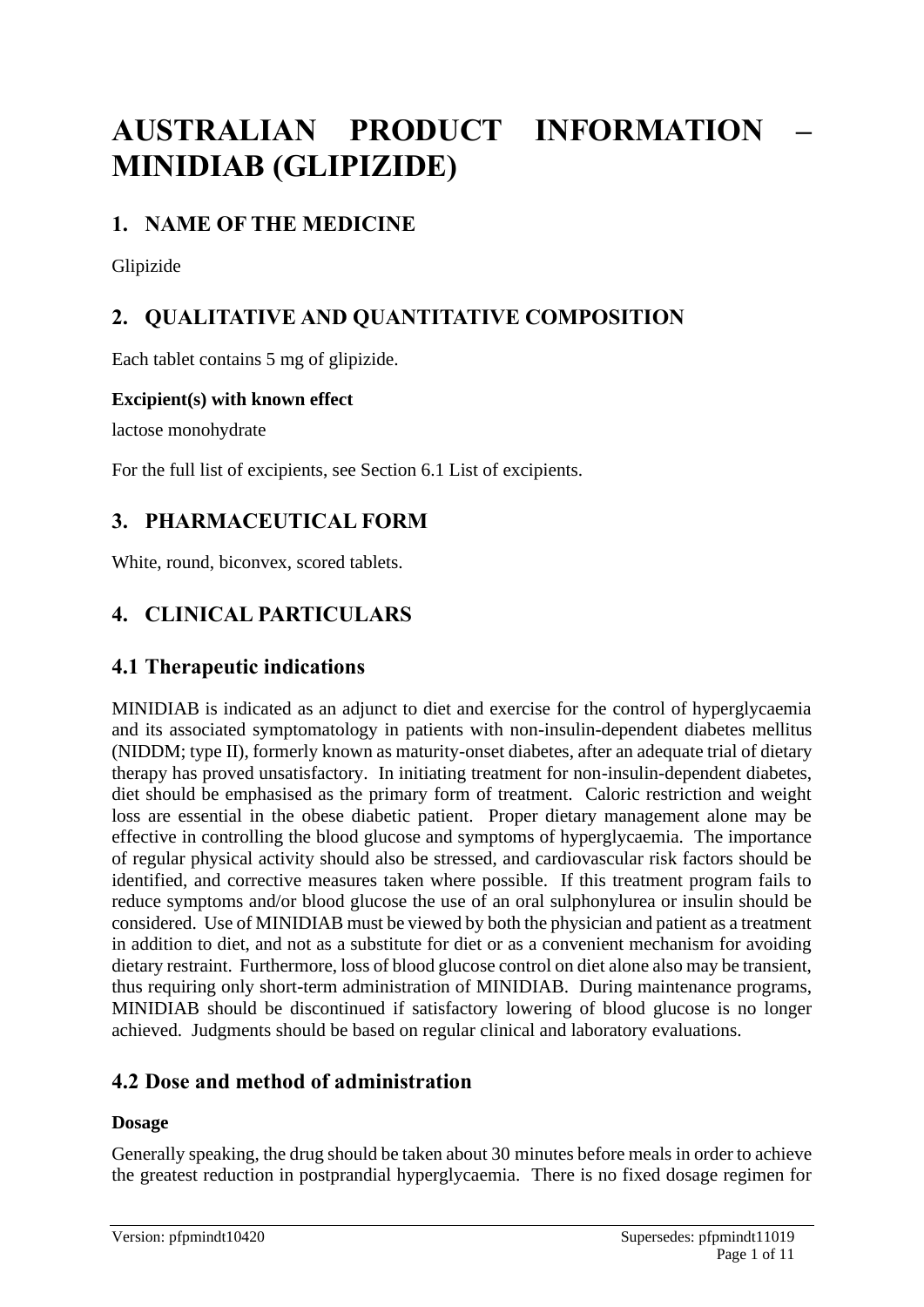the management of diabetes mellitus with MINIDIAB or any other hypoglycaemic agent. In addition to the usual monitoring of urinary glucose the patient's blood glucose must also be monitored periodically to determine the minimum effective dose for the patient to detect primary failure, i.e. inadequate lowering of blood glucose at the maximum recommended dose of medication; and to detect secondary failure, i.e. loss of an adequate blood glucose lowering response after an initial period of effectiveness. Monitoring of glycosylated haemoglobin levels may also be of value.

#### **Initial dose:**

The recommended starting dose is 5 mg, given before breakfast. Geriatric patients or those with liver disease may be started on 2.5 mg.

#### **Dosage titration:**

Dosage adjustments should ordinarily be in increments of 2.5 mg  $-$  5 mg, as determined by blood glucose response. At least several days should elapse between titration steps. If response to a single dose is not satisfactory, dividing that dose may prove effective. The maximum recommended once daily dose is 15 mg. Doses above 15 mg should ordinarily be divided and given before meals of adequate caloric content. The maximum recommended total daily dose is 40 mg.

#### **Maintenance:**

Some patients may be effectively controlled on a once-a-day regimen, while others show better response with divided dosing. Total daily doses above 15 mg should ordinarily be divided. Total daily doses above 30 mg have been safely given on a twice daily basis to long-term patients. In elderly patients, debilitated or malnourished patients, and patients with impaired renal or hepatic function, the initial and maintenance dosing should be conservative to avoid hypoglycaemic reactions (see section 4.4 Special precautions and warnings for use).

#### **Patients receiving insulin agents:**

As with other sulphonylurea class hypoglycaemics, many stable non-insulin-dependent diabetic patients receiving insulin may be safely placed on MINIDIAB.

#### **Patients receiving other oral hypoglycaemic agents:**

As with other sulphonylurea class hypoglycaemics, no transition period is necessary when transferring patients to MINIDIAB. Patients should be observed carefully (1-2 weeks) for hypoglycaemia when being transferred from longer half-life sulphonylureas (e.g. chlorpropamide) to MINIDIAB due to potential overlapping of drug effect.

# **4.3 Contraindications**

MINIDIAB is contraindicated in patients with:

- Known hypersensitivity to glipizide or to other sulphonylurea derivatives
- Allergy to sulphonamides
- Diabetic ketoacidosis, with or without coma. This condition should be treated with insulin.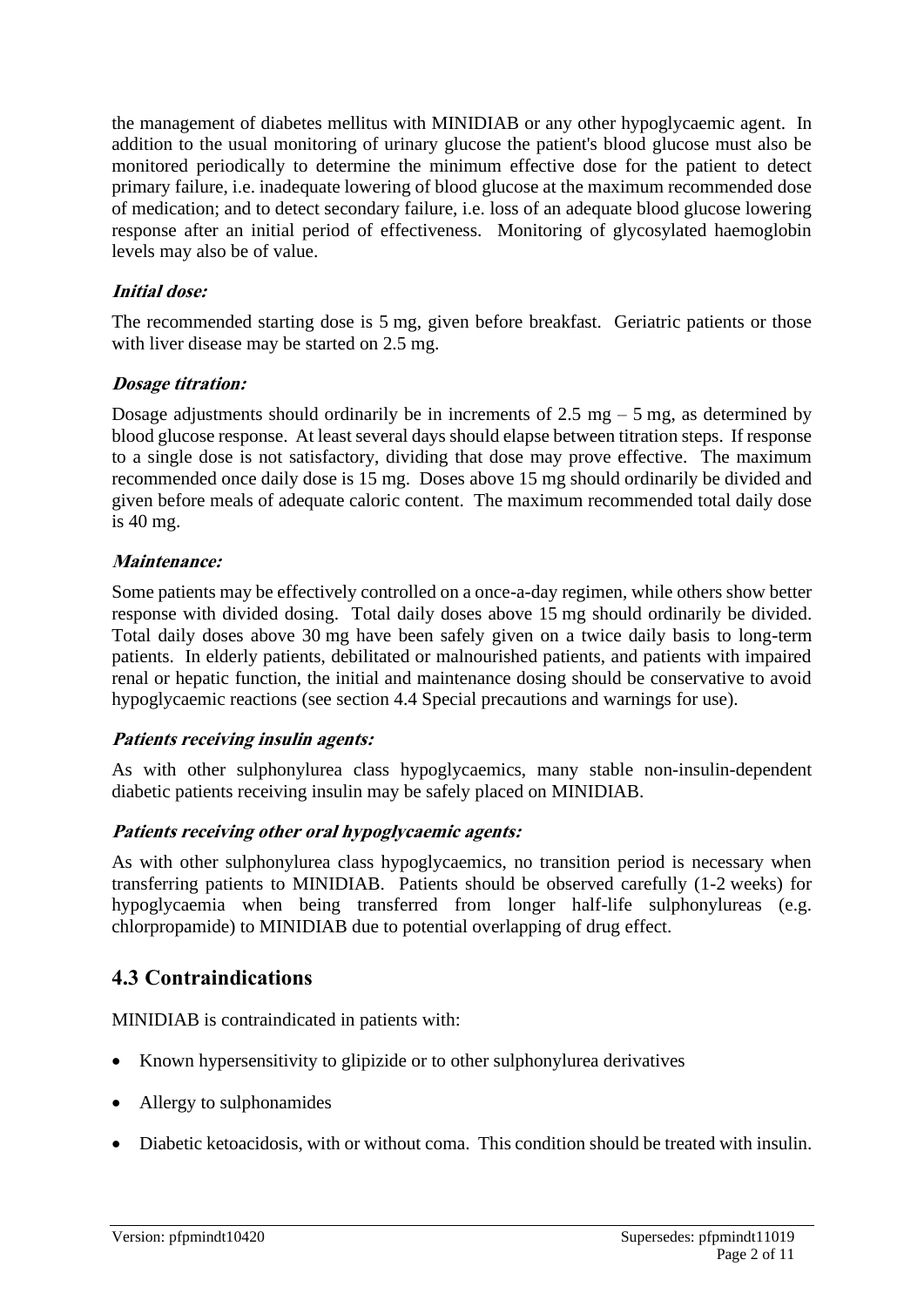- Juvenile, Growth Onset or Brittle Diabetes Mellitus
- Severe renal or hepatic insufficiency
- Severe thyroid dysfunction
- **Pregnancy**
- Severe or unstable diabetes
- Infections and febrile conditions
- Gangrene
- Severe trauma
- Major surgical procedures.

MINIDIAB is also contraindicated in children.

# **4.4 Special warnings and precautions for use**

#### **General**

The risks of hypoglycaemia, its symptoms and treatment, and conditions that predispose to its development should be explained to patients and responsible family members. Primary and secondary failure should also be explained. Patients should be informed of the potential risks and advantages of MINIDIAB and of alternative modes of therapy. They should also be informed about the importance of adhering to dietary instructions, of a regular exercise program, and of regular testing of urine and/or blood glucose.

#### **Glucose-6-phosphate dehydrogenase (G6PD)-deficiency**

Since glipizide belongs to the class of sulfonylurea agents, caution should be used in patients with G6PD-deficiency. Treatment of patients with G6PD-deficiency with sulfonylurea agents can lead to haemolytic anaemia and a non-sulfonylurea alternative should be considered.

#### **Hypoglycaemia**

All sulphonylurea agents are capable of producing severe hypoglycaemia. Proper patient selection, dosage, and instruction are important to avoid hypoglycaemic episodes. Renal or hepatic insufficiency may cause elevated blood levels of MINIDIAB and may also diminish gluconeogenic capacity, both of which increase the risk of serious hypoglycaemic reactions. Elderly, debilitated or malnourished patients and those with adrenal or pituitary insufficiency are particularly susceptible to the hypoglycaemic action of glucose-lowering drugs. Hypoglycaemia may be difficult to recognise in the elderly and in people who are taking betaadrenergic blocking drugs. Hypoglycaemia is more likely to occur when caloric intake is deficient, after severe or prolonged exercise, alcohol is ingested, or when more than one glucose-lowering drug is used.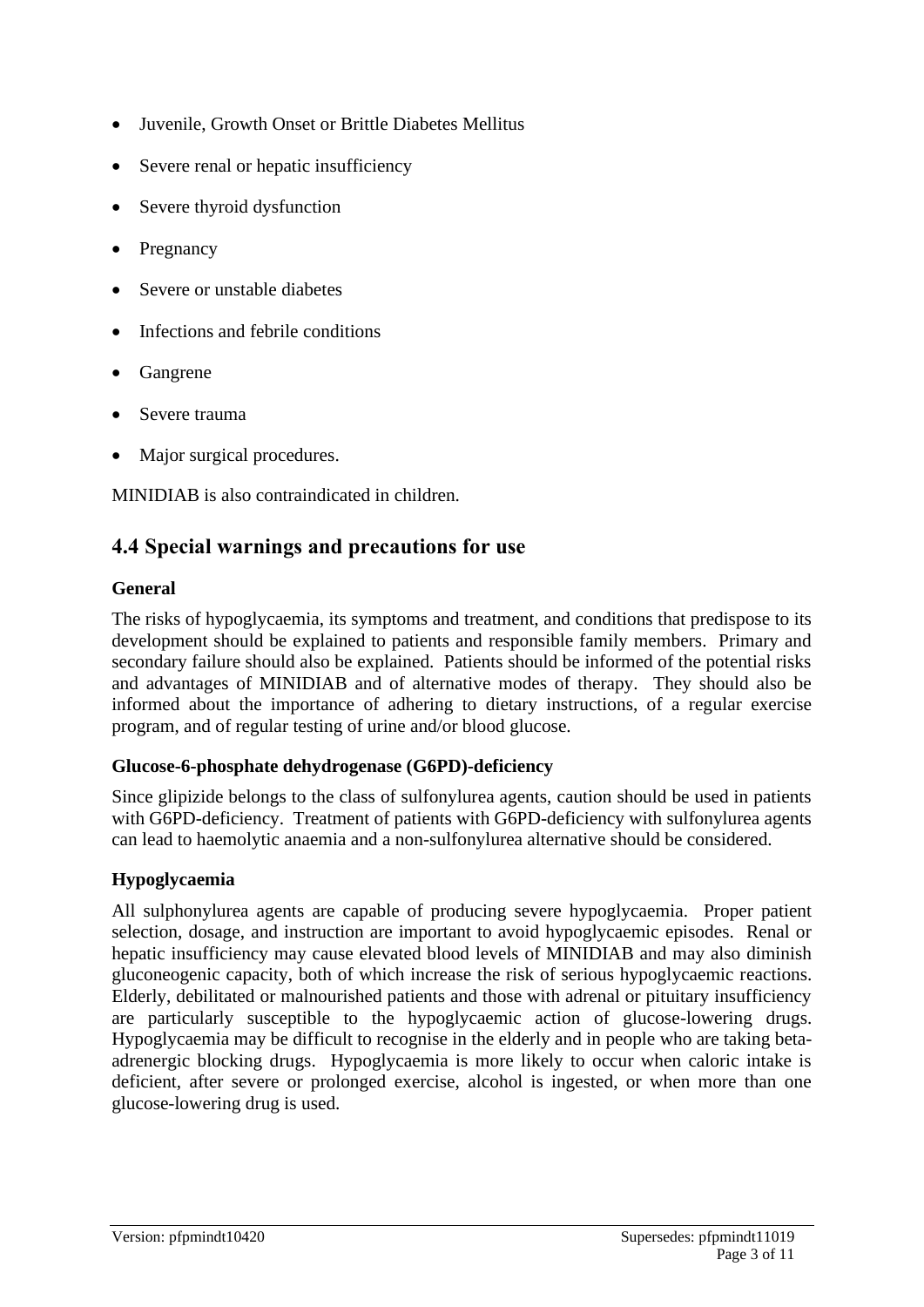#### **Loss of control of blood glucose**

When a patient stabilised on any diabetic regimen is exposed to stress such as fever, trauma, infection, or surgery, a loss of control may occur. At such times, it may be necessary to discontinue MINIDIAB and administer insulin.

#### **Secondary failure**

The effectiveness of any oral hypoglycaemic drug, including MINIDIAB, in lowering blood glucose to a desired level decreases in many patients over a period of time, which may be due to progression of the severity of the diabetes or due to diminished responsiveness to the drug. The phenomenon is known as secondary failure, to distinguish it from primary failure in which the drug is ineffective in an individual patient when first given.

#### **Use in hepatic and renal impairment**

The metabolism and excretion of MINIDIAB may be slowed in patients with impaired renal and/or hepatic function. If hypoglycaemia should occur in such patients, it may be prolonged and appropriate management should be instituted.

#### **Use in the elderly**

In elderly patients, the initial and maintenance dosing should be conservative to avoid hypoglycaemic reactions

See section 4.4 Special warnings and precautions, Hypoglycaemia and section 4.2 Dose and method of administration.

#### **Paediatric use**

Not for use in children (see section 4.3 Contraindications).

#### **Effects on laboratory tests**

Blood and urine glucose should be monitored periodically. Measurement of glycosylated haemoglobin and/or fructosamine levels may be useful.

The pattern of laboratory test abnormalities observed with MINIDIAB was similar to that for other sulphonylureas. Occasional mild to moderate elevations of SGOT, LDH, alkaline phosphatase, BUN and creatinine were noted. One case of jaundice was reported. The relationship of these abnormalities to MINIDIAB is uncertain, and they have rarely been associated with clinical symptoms.

### **4.5 Interactions with other medicines and other forms of interactions**

The hypoglycaemic action of sulphonylureas may be potentiated by certain drugs including nonsteroidal anti-inflammatory agents, quinolone antibiotics, and drugs that are highly protein bound, salicylates, sulphonamides, clofibrate, biguanides, diazoxide, chloramphenicol, probenecid, coumarins, monoamine oxidase inhibitors, and beta-adrenergic blocking agents.

*Fluconazole***:** There have been reports of hypoglycaemia following the co-administration of glipizide and fluconazole, possibly the result ovorixf an increased half-life of glipizide.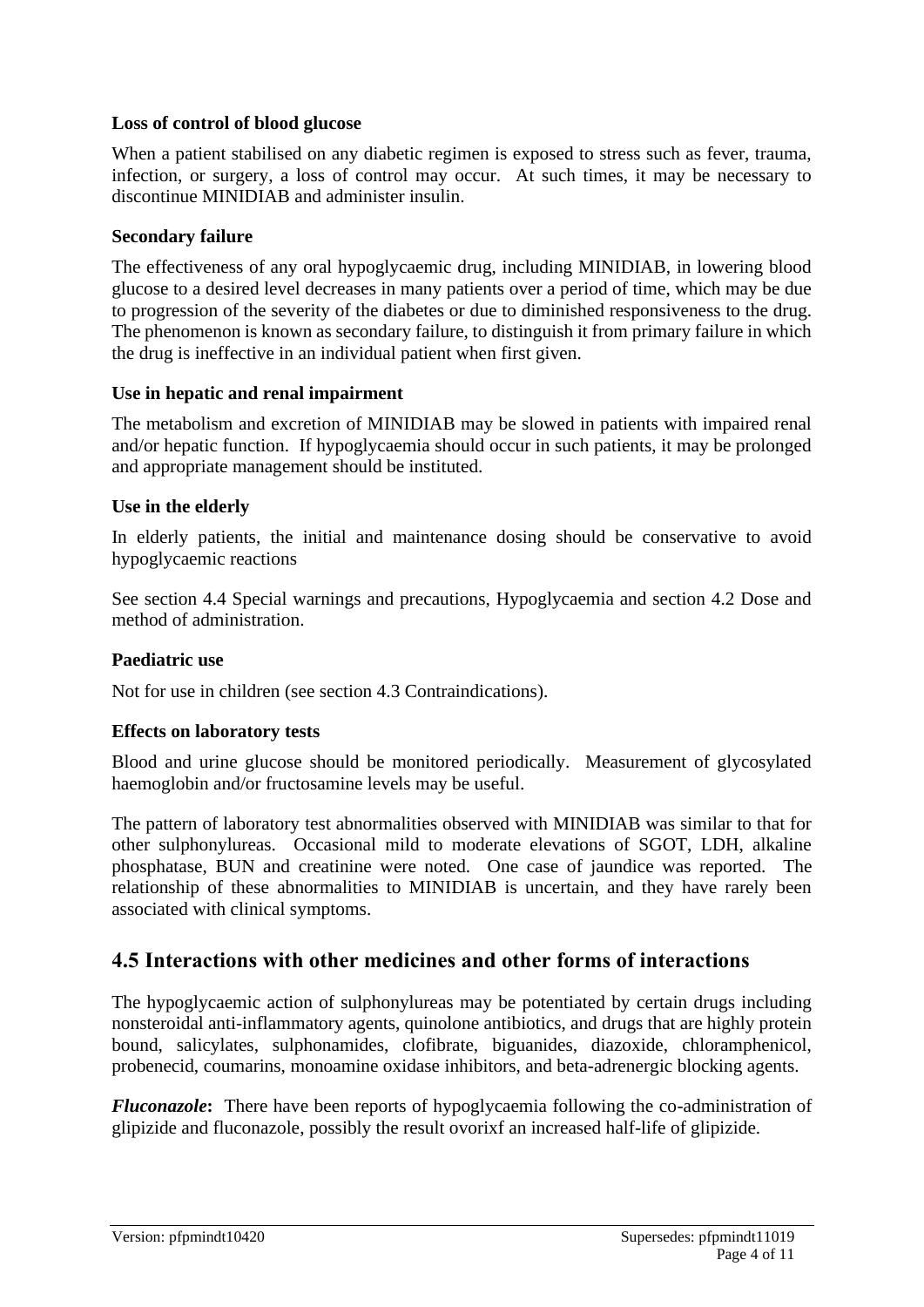*Alcohol***:** Alcohol may increase the hypoglycaemic effect of MINIDIAB, which could lead to hypoglycaemic coma.

*Angiotensin***-***converting Enzyme Inhibitors***:** The use of angiotensin converting enzyme inhibitors may lead to an increased hypoglycaemic effect in diabetic patients treated with sulphonylureas, including MINIDIAB. Therefore, a reduction in MINIDIAB dosage may be required.

**H<sub>2</sub>** *Receptor* **Antagonists:** The use of H<sub>2</sub> receptor antagonists (i.e. cimetidine) may potentiate the hypoglycaemic effects of sulphonylureas, including MINIDIAB.

*Voriconazole***:** Although not studied, voriconazole may increase plasma level of sulfonylureas (e.g. tolbutamide, glipizide and glyburide) and therefore cause hypoglycaemia. Careful monitoring of blood glucose is recommended during co-administration.

When such drugs are administered to a patient receiving MINIDIAB, the patient should be observed closely for hypoglycaemia. When such drugs are withdrawn from a patient receiving MINIDIAB, the patient should be observed closely for loss of control. *In vitro* binding studies with human serum proteins indicated that MINIDIAB binds differently than tolbutamide and does not interact with salicylate or dicoumarol. However, caution must be exercised in extrapolating these findings to the clinical situation and in the use of MINIDIAB with these drugs.

Certain drugs tend to produce hyperglycaemia and may lead to loss of control. These drugs include the thiazides and other diuretics, corticosteroids, phenothiazines, thyroid products, oestrogens, progestogens, oral contraceptives, phenytoin, nicotinic acid, sympathomimetics, calcium channel blocking drugs, alcohol (chronic abuse), glucagon, and isoniazid. When such drugs are administered to a patient receiving MINIDIAB, the patient should be closely observed for loss of control. When such drugs are administered to (or withdrawn from) a patient receiving MINIDIAB, the patient should be observed closely for hypoglycaemia.

A potential interaction between oral miconazole and oral hypoglycaemic agents leading to severe hypoglycaemia has been reported. Whether this interaction also occurs with the intravenous, topical or vaginal preparations of miconazole is not known.

The risk of increase of effect of barbiturates is extremely low for pharmacokinetic reasons (non-ionic protein binding).

Tetracycline may interfere with determination of urine glucose. Cyclophosphamide and derivatives should also be used with care in diabetic patients since increased and decreased effects of sulphonylureas have been reported.

### **4.6 Fertility, pregnancy and lactation**

#### **Effects on fertility**

No data available.

#### **Use in pregnancy – Pregnancy Category C**

MINIDIAB (glipizide) was found to be mildly fetotoxic in rat reproductive studies at all dose levels (5 – 50 mg/kg). The fetotoxicity has been similarly noted with other sulphonylureas,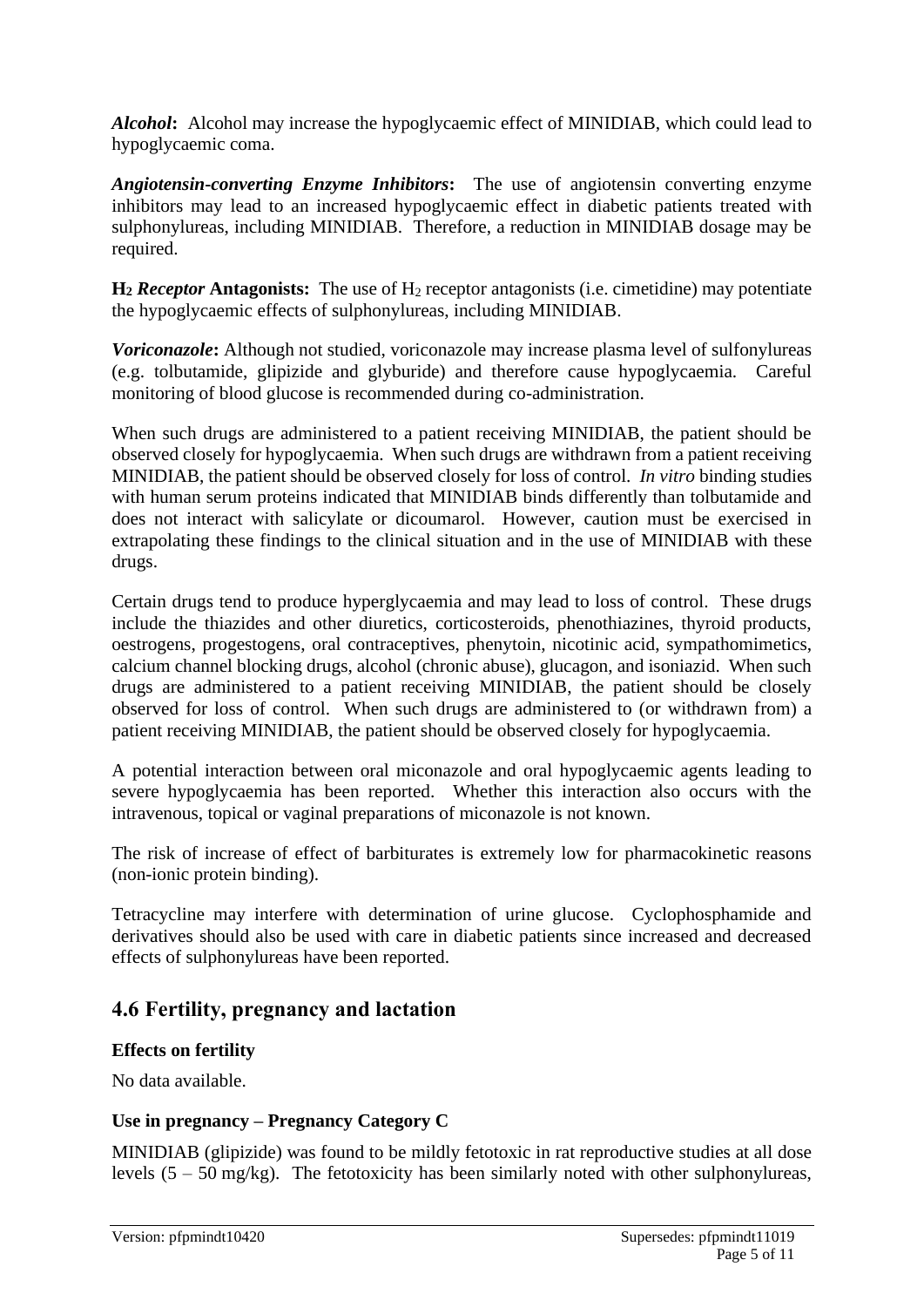such as tolbutamide and tolazamide. The effect is perinatal and believed to be directly related to the pharmacologic (hypoglycaemic) action of MINIDIAB. In studies in rats and rabbits no teratogenic effects were found. There are no adequate and well controlled studies in pregnant women.

Sulphonylureas are not suitable for the treatment of diabetes mellitus during pregnancy as significant metabolic changes occur during this period, which make control difficult.

#### **Use in lactation**

Although it is not known whether MINIDIAB is excreted in human milk, some sulphonylurea drugs are known to be excreted in human milk. Because the potential for hypoglycaemia in nursing infants may exist, a decision should be made whether to discontinue nursing or to discontinue the drug, taking into account the importance of the drug to the mother. If the drug is discontinued and diet alone is inadequate for controlling blood glucose, insulin therapy should be considered.

### **4.7 Effects on ability to drive and use machines**

The treatment of diabetes with MINIDIAB requires regular check-ups. Until optimum stabilisation has been achieved, for example during the change-over from other medications or during irregular use, the ability to drive and use machines may be impaired.

### **4.8 Adverse effects (undesirable effects)**

In controlled studies, the frequency of serious adverse reactions reported was low. Of 702 patients, 11.8% reported adverse reactions and in only 1.5% was MINIDIAB discontinued.

*Hypoglycaemia:* See section 4.4 Special warnings and precautions for use and section 4.8 Overdose.

*Gastrointestinal:* Gastrointestinal disturbances are the most common reactions. Gastrointestinal complaints were reported with the following approximate incidence: nausea and diarrhoea, (1.4%); constipation and gastralgia, (1%), vomiting (>1%). They appear to be dose-related and may disappear on division or reduction of dosage. Abdominal pain has also been reported. Cholestatic jaundice may occur rarely with sulphonylureas; MINIDIAB should be discontinued if this occurs.

*Dermatologic:* Allergic skin reactions including rash, erythema, morbilliform or maculopapular eruptions, urticaria, pruritus, and eczema have been reported in about one in seventy patients. These may be transient and may disappear despite continued use of MINIDIAB; if skin reactions persist, the drug should be discontinued. Porphyria cutanea tarda and photosensitivity reactions have been reported with sulphonylureas.

*Metabolic:* Hepatic porphyria and disulfiram-like reactions have been reported with sulphonylureas. In the mouse, MINIDIAB pretreatment did not cause an accumulation of acetaldehyde after ethanol administration. Clinical experience to date has shown that MINIDIAB has an extremely low incidence of disulfiram-like alcohol reactions.

*Haematologic:* Leucopoenia, agranulocytosis, thrombocytopenia, aplastic anaemia, haemolytic anaemia, and pancytopenia have been reported with sulphonylureas.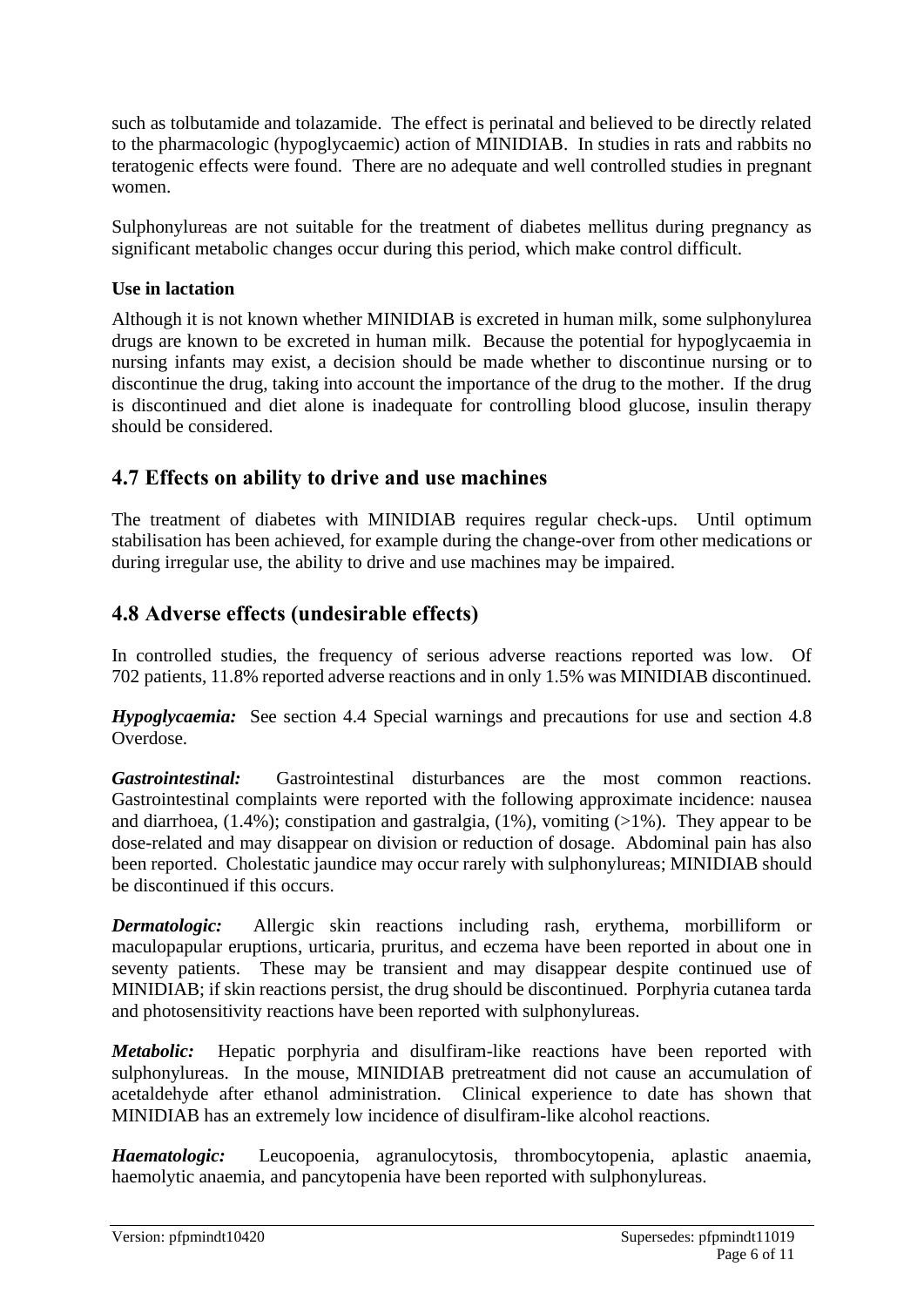*Endocrine reaction:* Cases of hyponatraemia, and the syndrome of inappropriate antidiuretic hormone (SIADH) secretion have been reported with this and other sulphonylureas.

*Miscellaneous:* Dizziness, drowsiness, vertigo and headache have each been reported in about one in fifty patients treated with MINIDIAB. Confusion, tremor and malaise have also been reported. They are usually transient and seldom require discontinuance of therapy. These symptoms together with weakness, clouding of vision etc. may be signs of hypoglycaemia. However, the risk of severe or prolonged hypoglycaemia is low.

*Eye Disorders:* Visual disturbances such as blurred vision, diplopia, and abnormal vision including visual impairment and decreased vision, have each been reported in patients treated with MINIDIAB. They are usually transient and do not require discontinuance of therapy. However, they may also be symptoms of hypoglycaemia.

*Hepatobiliary Disorders:* Impaired hepatic function and hepatitis have been reported.

#### **Reporting suspected adverse effects**

Reporting suspected adverse reactions after registration of the medicinal product is important. It allows continued monitoring of the benefit-risk balance of the medicinal product. Healthcare professionals are asked to report any suspected adverse reactions at [www.tga.gov.au/reporting](http://www.tga.gov.au/reporting-problems)[problems.](http://www.tga.gov.au/reporting-problems)

# **4.9 Overdose**

For information on the management of overdose, contact the Poisons Information Centre on 13 11 26 (Australia).

There is no well documented experience with MINIDIAB overdosage. Overdosage of sulphonylureas, including MINIDIAB can produce hypoglycaemia. Mild hypoglycaemic symptoms without loss of consciousness or neurologic findings should be treated aggressively with oral glucose and adjustments in drug dosage and/or meal patterns. Close monitoring should continue until the physician is assured that the patient is out of danger. Severe hypoglycaemic reactions with coma, seizure, or other neurological impairment occur infrequently, but constitute medical emergencies requiring immediate hospitalisation.

If hypoglycaemic coma is diagnosed or suspected, the patient should be given a rapid intravenous injection of concentrated (50%) glucose solution. This should be followed by a continuous infusion of a more dilute (10%) glucose solution at a rate that will maintain the blood glucose at a level above 5.55 mmol/L. Patients should be closely monitored for a minimum of 24 to 48 hours since hypoglycaemia may recur after apparent clinical recovery.

Consider administration of activated charcoal in the event of a potentially toxic ingestion. Activated charcoal may reduce absorption of the medicine if given within one hour after ingestion. In patients who are not fully conscious or have impaired gag reflex, consideration should be given to administering activated charcoal via nasogastric tube once the airway is protected. Clearance of MINIDIAB from plasma would be prolonged in people with liver disease. Because of the extensive protein binding of MINIDIAB, dialysis is unlikely to be of benefit.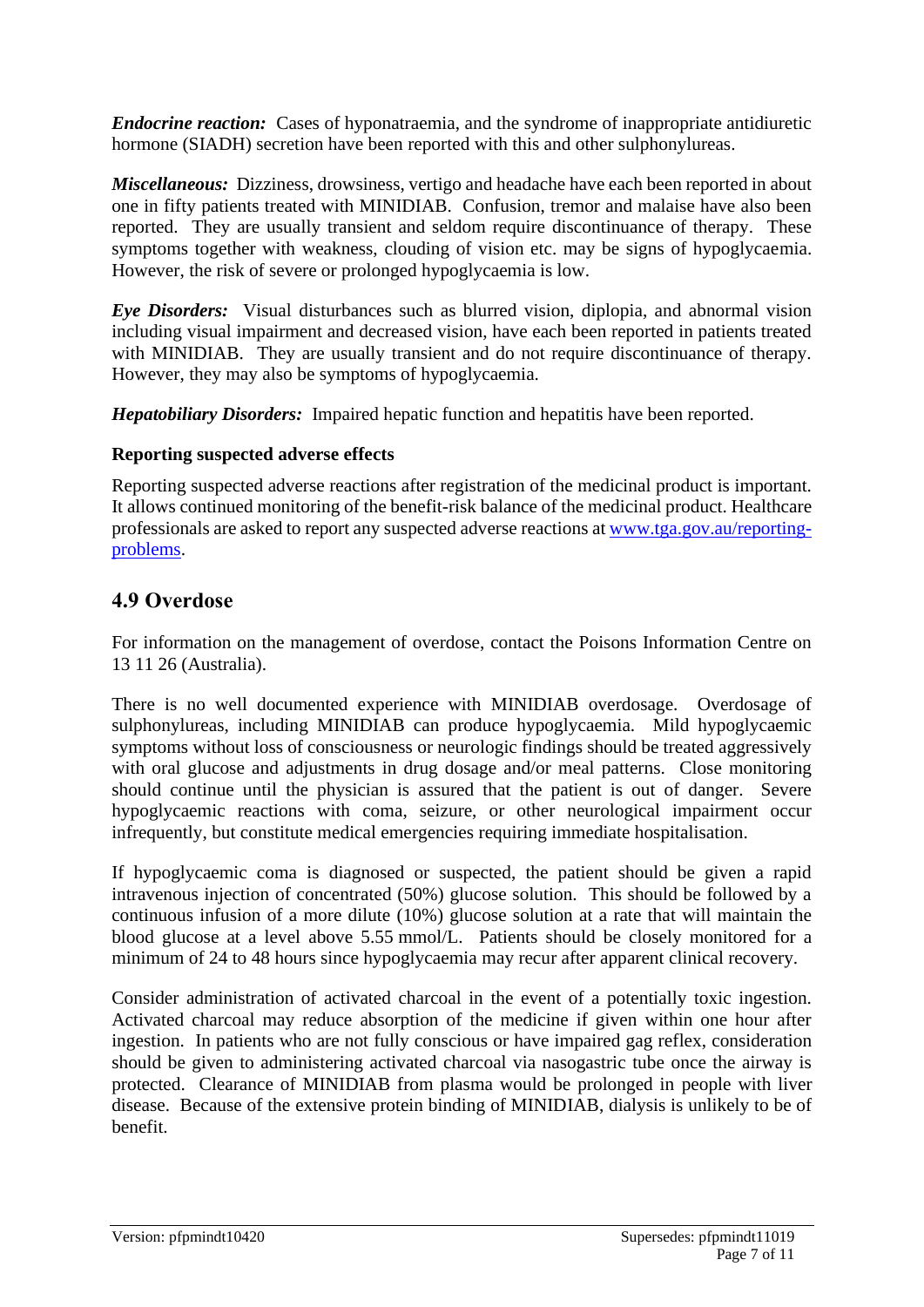# **5. PHARMACOLOGICAL PROPERTIES**

### **5.1 Pharmacodynamic properties**

#### **Mechanism of action**

MINIDIAB is a sulphonylurea hypoglycaemic agent. The primary mode of action of MINIDIAB in experimental animals appears to be the stimulation of insulin secretion from the beta cells of pancreatic islet tissue and is thus dependent on functioning beta cells in the pancreatic islets. In humans MINIDIAB appears to lower the blood glucose acutely by stimulating the release of insulin from the pancreas, an effect dependent upon functioning beta cells in the pancreatic islets. The mechanism by which MINIDIAB lowers blood glucose during long-term administration has not been clearly established. In man, stimulation of insulin secretion by MINIDIAB in response to a meal is undoubtedly of major importance. Fasting insulin levels are not elevated even on long-term MINIDIAB administration, but the postprandial insulin response continues to be enhanced after at least 6 months of treatment. The insulinotropic response to a meal occurs within 30 minutes after an oral dose of MINIDIAB in diabetic patients, but elevated insulin levels do not persist beyond the time of the meal challenge. Extrapancreatic effects may play a part in the mechanism of action of oral sulphonylurea hypoglycaemic drugs. Some patients fail to respond initially, or gradually lose their responsiveness to sulphonylureas, including MINIDIAB. Alternatively, MINIDIAB may be effective in some patients who have not responded, or have ceased to respond to other sulphonylureas.

#### **Duration of Action:**

Clinical studies show that blood sugar control persists in some patients for up to 24 hours after a single dose of MINIDIAB, even though plasma levels have declined to a small fraction of peak levels by that time.

#### **Clinical trials**

No data available.

# **5.2 Pharmacokinetic properties**

#### **Absorption**

Gastrointestinal absorption of MINIDIAB in humans is uniform, rapid, and essentially complete. Peak plasma concentrations occur 1 to 3 hours after a single oral dose. The halflife of elimination ranges from 2 to 4 hours in normal subjects, whether given intravenously or orally. Total absorption and disposition of an oral dose were unaffected by food in normal volunteers, but absorption was delayed by about 40 minutes. Thus MINIDIAB was more effective when administered about 30 minutes before, rather than with a test meal in diabetic patients.

#### **Distribution**

Protein binding was studied in serum from volunteers who received either oral or intravenous MINIDIAB and found to be 92 to 99% one hour after either route of administration. The apparent volume of distribution of MINIDIAB after intravenous administration was 5-11 L, indicative of localisation within the extracellular fluid compartment. In mice neither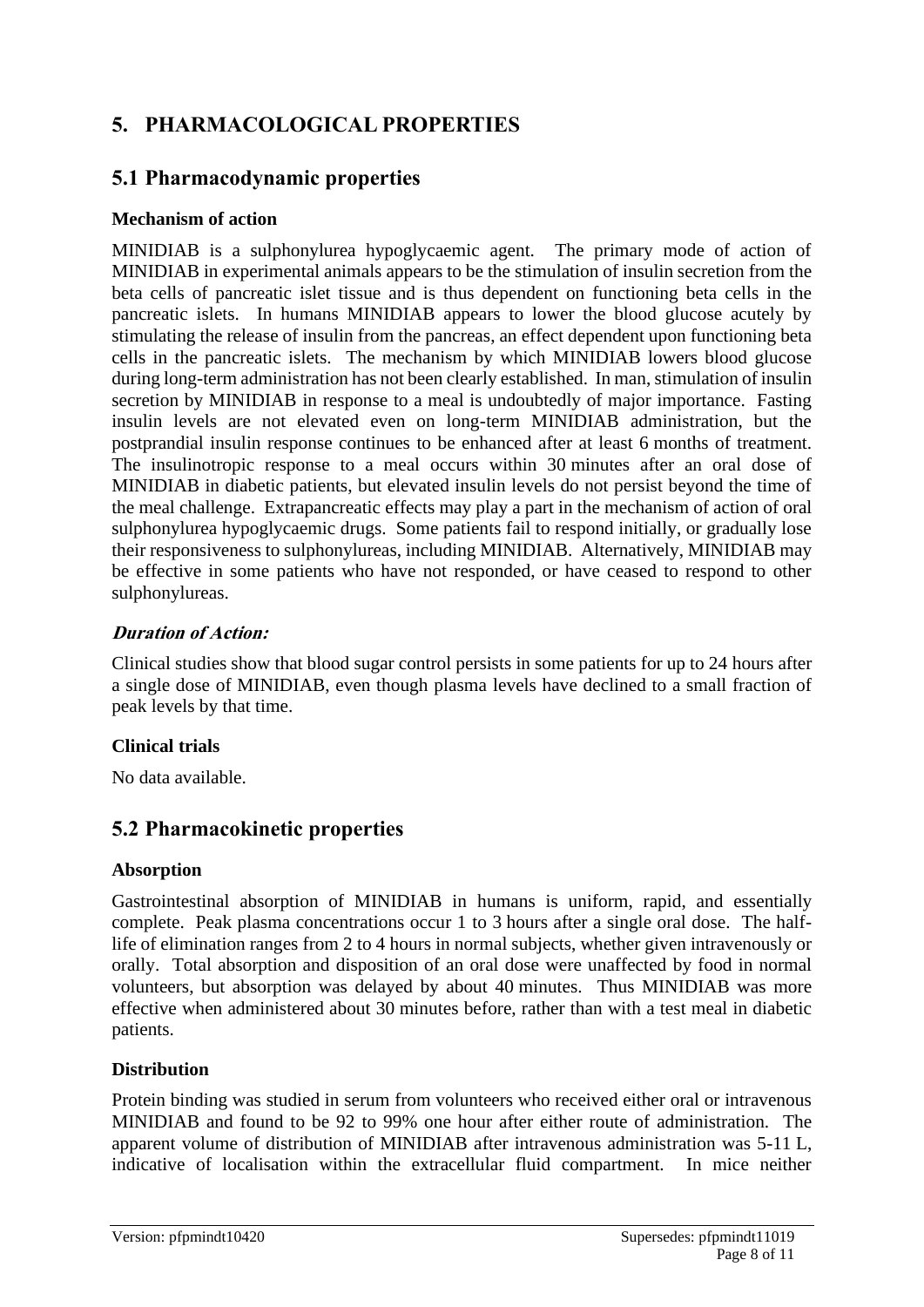MINIDIAB nor metabolites were detectable autoradiographically in the brain or spinal cord of males or females, nor in the fetuses of pregnant females. In another study, however, very small amounts of radioactivity were detected in the fetuses of rats given the labelled drug.

#### **Metabolism and Excretion**

The metabolism of MINIDIAB is extensive and occurs mainly in the liver. The primary metabolites are inactive hydroxylation products and polar conjugates and are excreted mainly in the urine. Less than 3.0-4.3% unchanged MINIDIAB is found in the urine. The metabolic and excretory patterns are similar with both oral and IV routes of administration, indicating that first-pass metabolism is not significant. MINIDIAB does not accumulate in plasma on repeated oral administration.

# **5.3 Preclinical safety data**

**Genotoxicity**

No data available.

#### **Carcinogenicity**

No data available.

# **6. PHARMACEUTICAL PARTICULARS**

# **6.1 List of excipients**

cellulose, maize starch, stearic acid lactose monohydrate

# **6.2 Incompatibilities**

Incompatibilities were either not assessed or not identified as part of the registration of this medicine.

# **6.3 Shelf life**

In Australia, information on the shelf life can be found on the public summary of the Australian Register of Therapeutic Goods (ARTG). The expiry date can be found on the packaging.

# **6.4 Special precautions for storage**

Store below 30°C.

# **6.5 Nature and contents of container**

The tablets are blister packed and available in pack size of 100 tablets.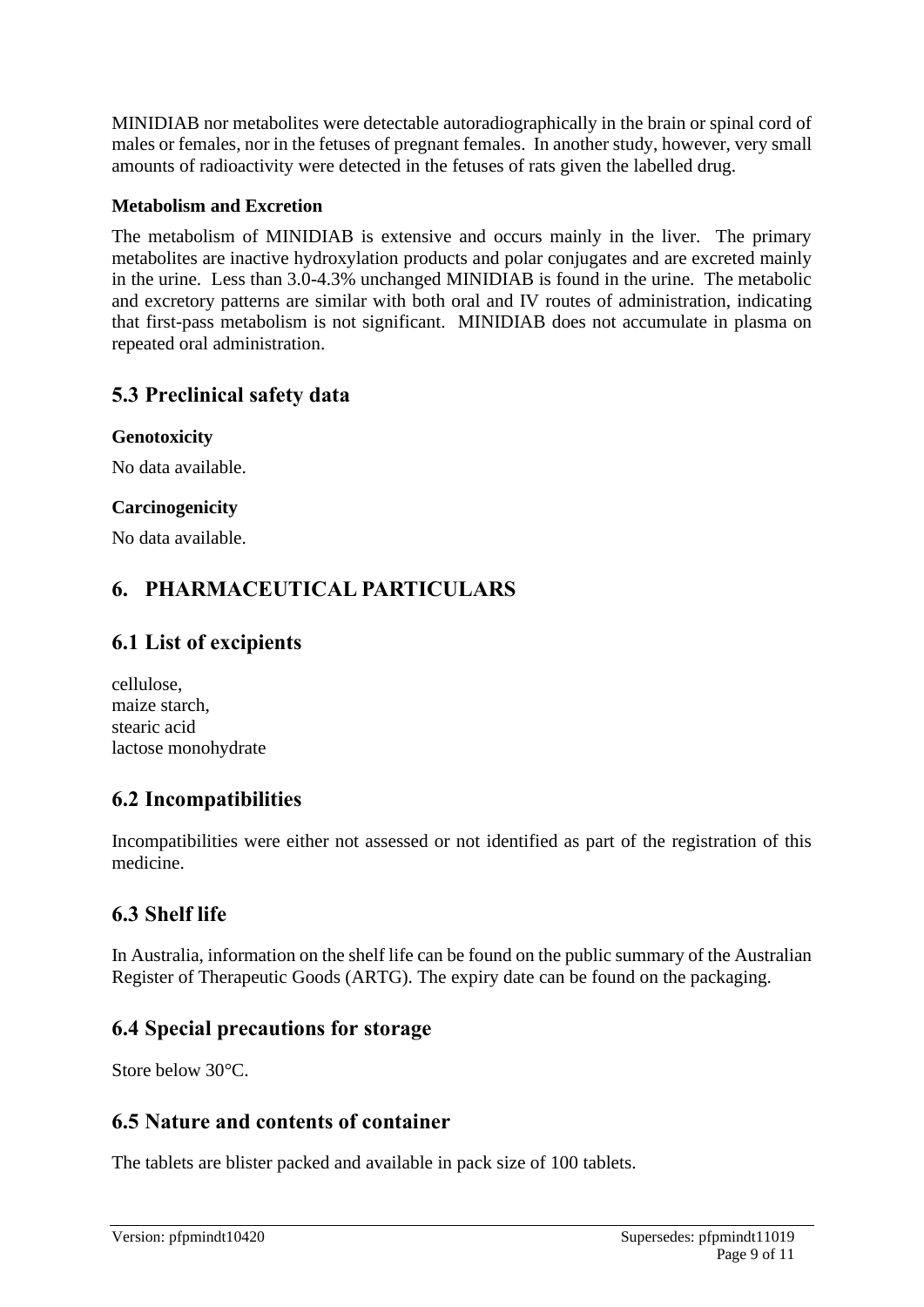# **6.6 Special precautions for disposal**

In Australia, any unused medicine or waste material should be disposed of in accordance with local requirements.

# **6.7 Physicochemical properties**

Glipizide is a whitish, odourless powder with a pKa of 5.9. It is insoluble in water and alcohols, but soluble in 0.1 N NaOH; it is freely soluble in dimethylformamide.

MINIDIAB (glipizide) is an oral blood-glucose lowering drug of the sulphonylurea class. The chemical name of glipizide is 1-cyclohexyl-3-{4-[2-(5-methylpyrazine-2-carboxamido)ethyl] benzene-sulphonyl} urea. The molecular formula is  $C_{21}H_{27}N_5O_4S$ , molecular weight is 445.5, and the structural formula is shown below:

#### **Chemical structure**



**CAS number**

29094-61-9

# **7. MEDICINE SCHEDULE (POISONS STANDARD)**

S4 (Prescription Only Medicine).

# **8. SPONSOR**

Pfizer Australia Pty Ltd Level 17, 151 Clarence Street Sydney NSW 2000 Toll Free Number: 1800 675 229 [www.pfizer.com.au](http://www.pfizer.com.au/)

# **9. DATE OF FIRST APPROVAL**

23 September 1991

# **10. DATE OF REVISION**

20 April 2020